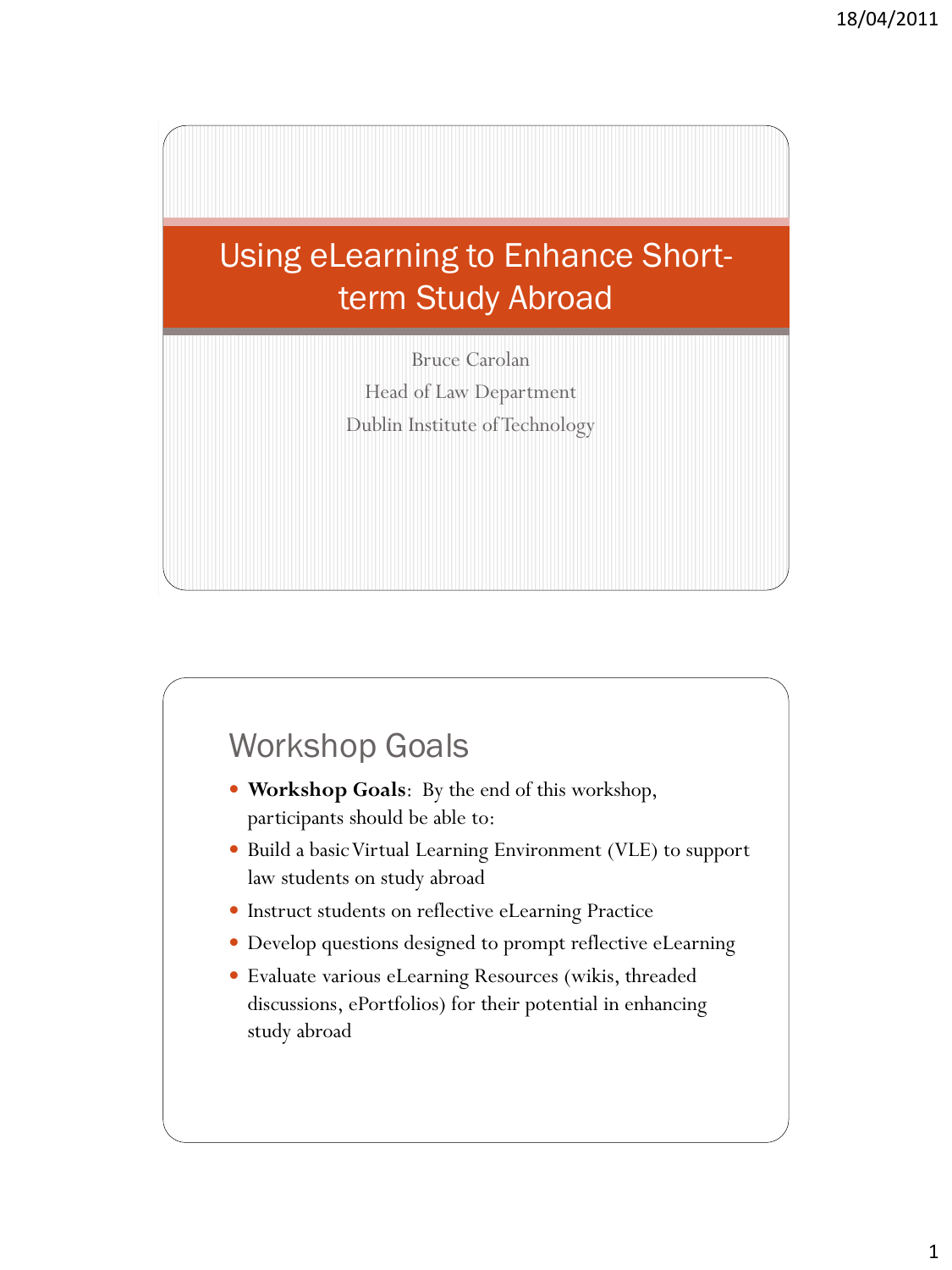

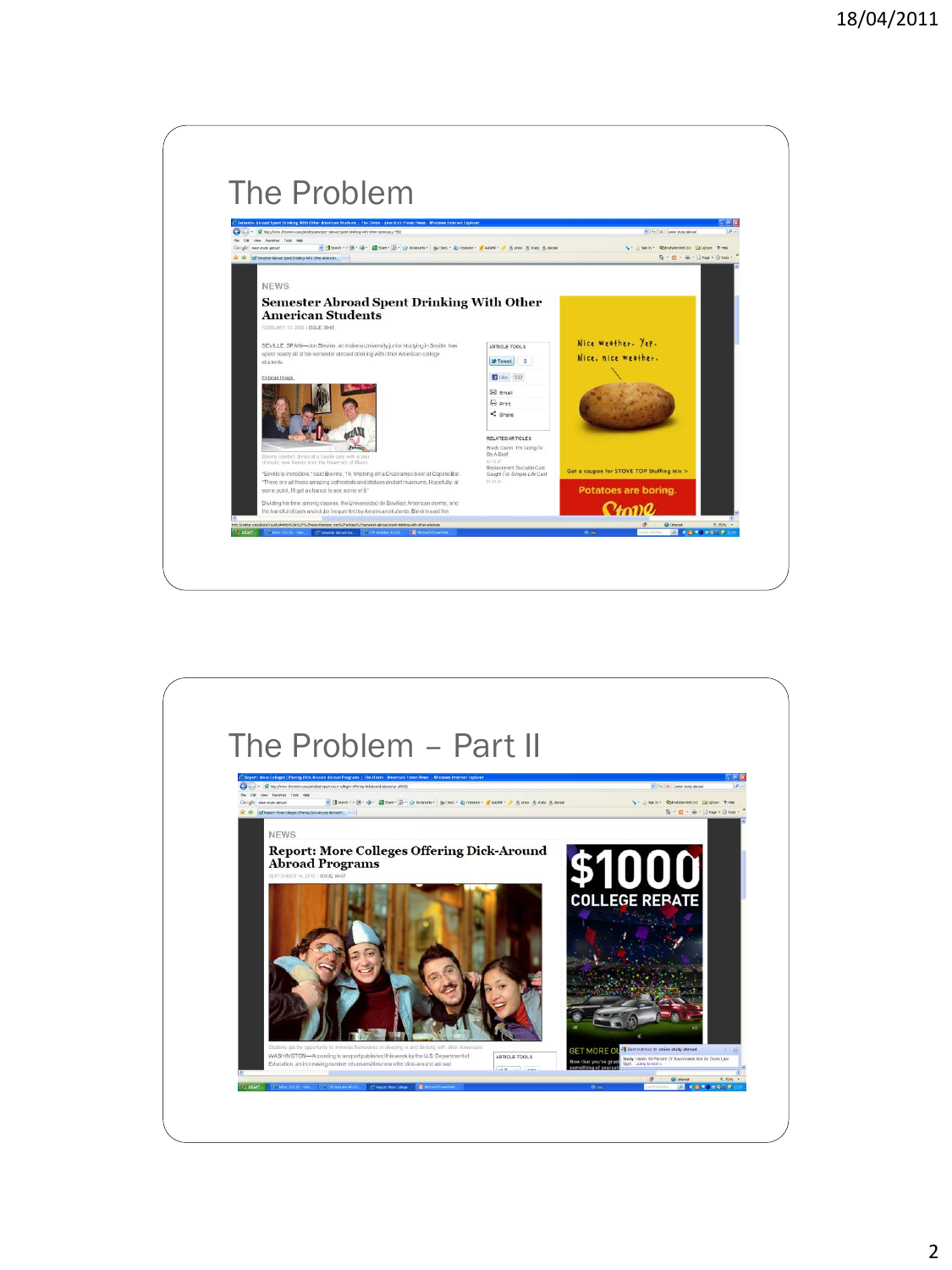# Current Study-Abroad Webpages



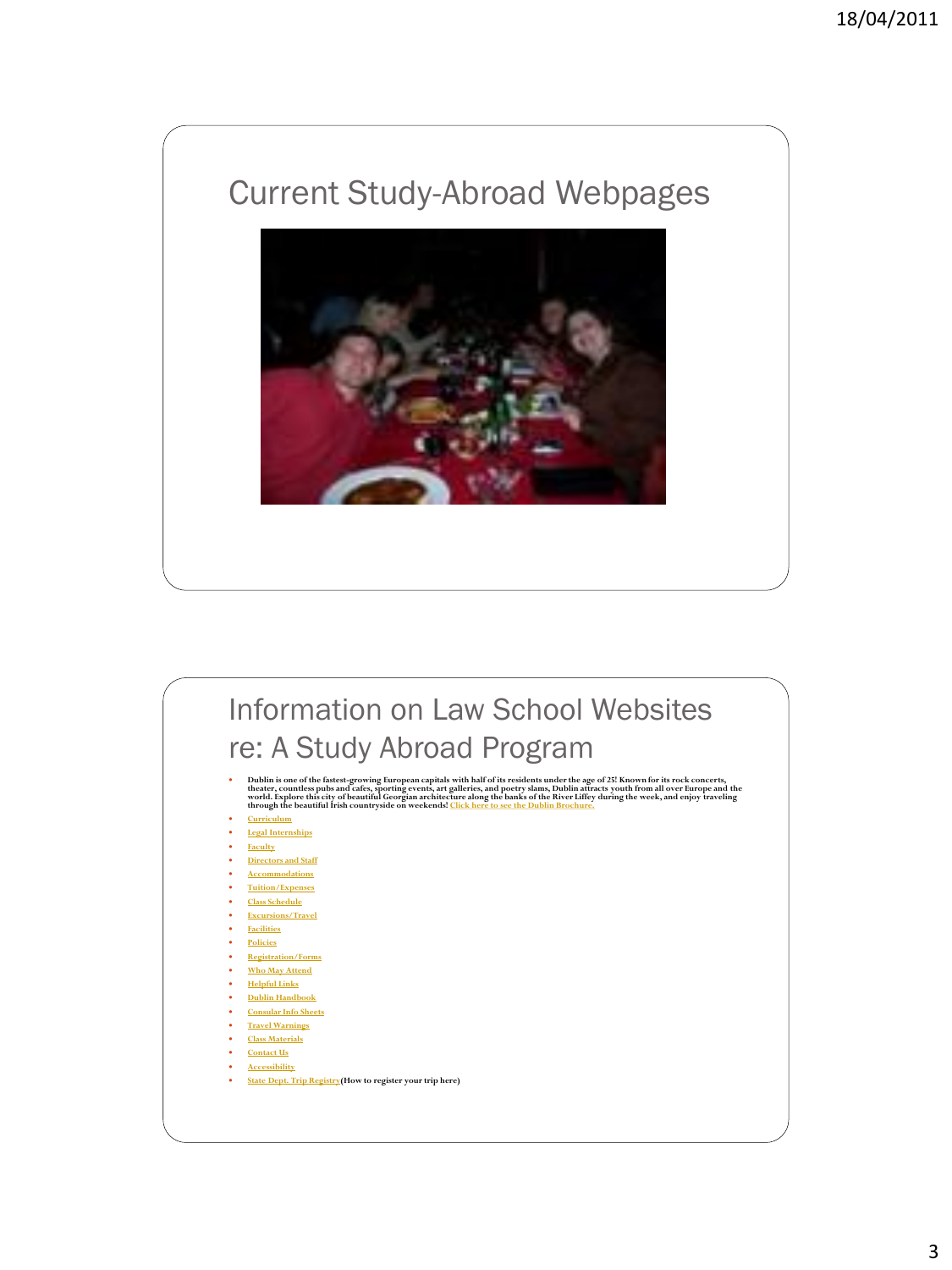

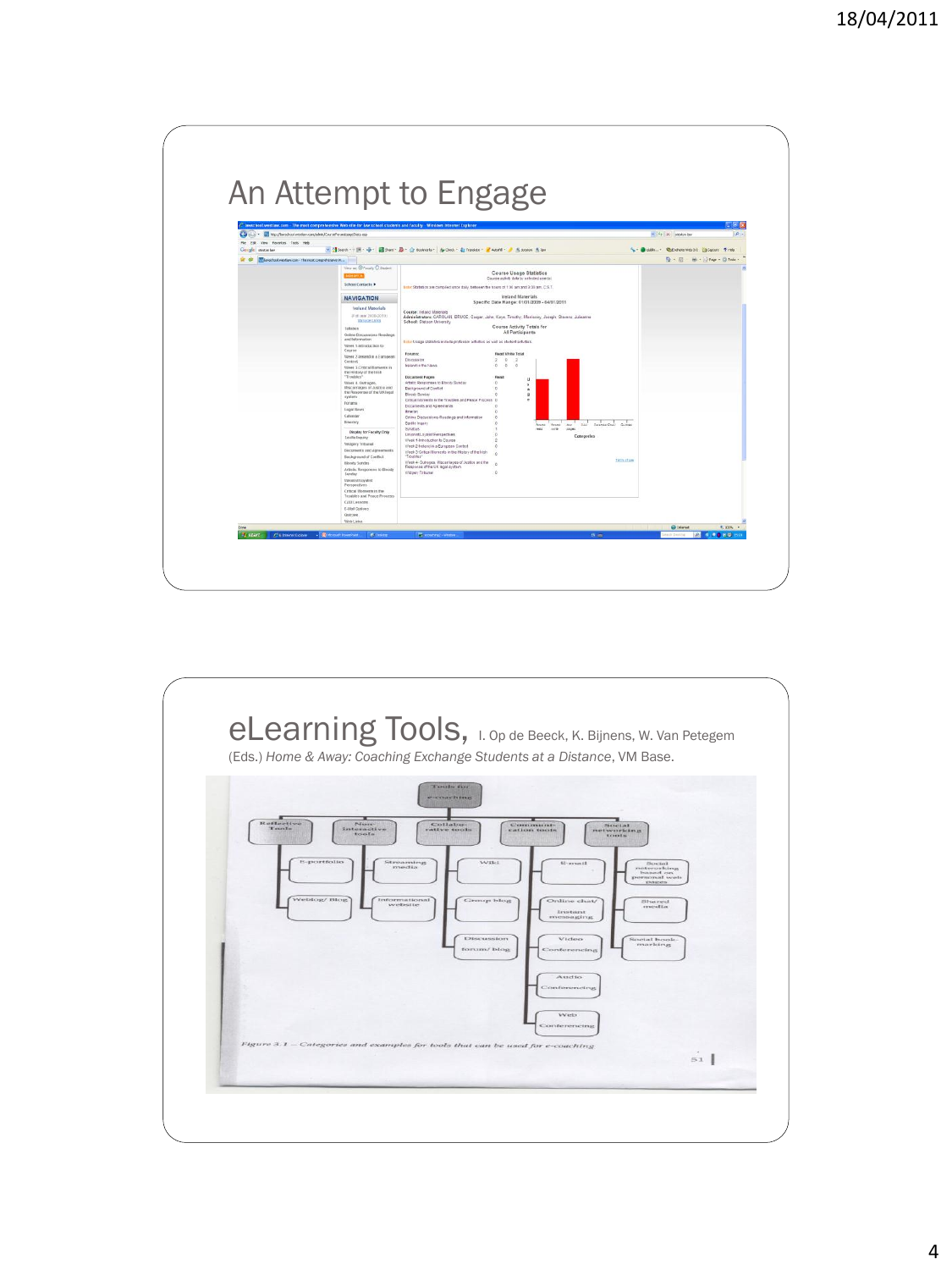

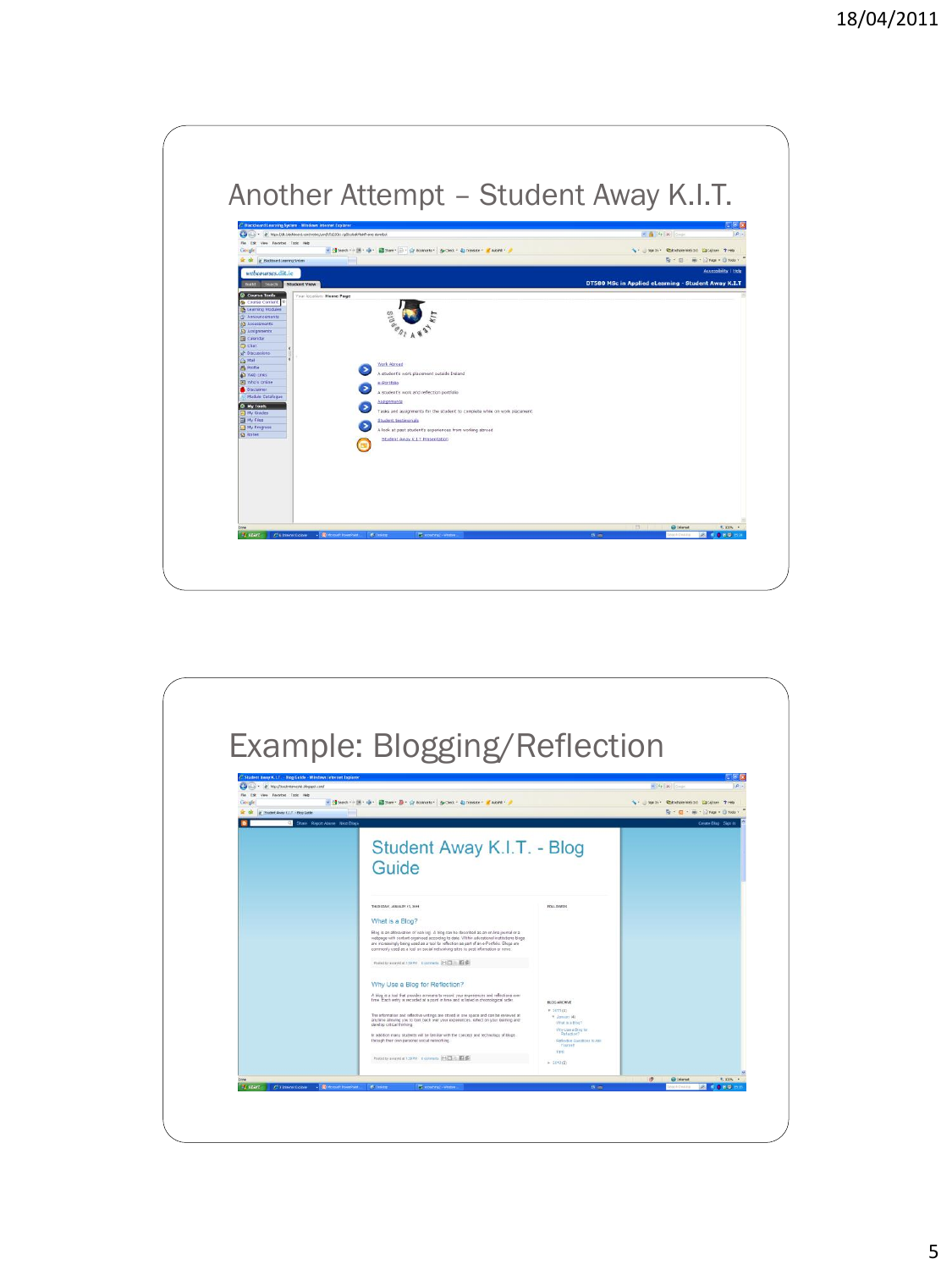## Exercise and Discussion

- With reference to eLearning Tools outlined above, create an eLearning experience to engage a law student on a shortterm study-abroad program.
- Take 5 minutes to discuss with another participant
- Describe the eLearning experience below:

### **Conclusion**

- Possibilities/Considerations:
- Before/During/After?
- Threaded Discussions
- Reflective Blogs
- ePortfolios
- Choice of eLearning Platform
- Digital Diaries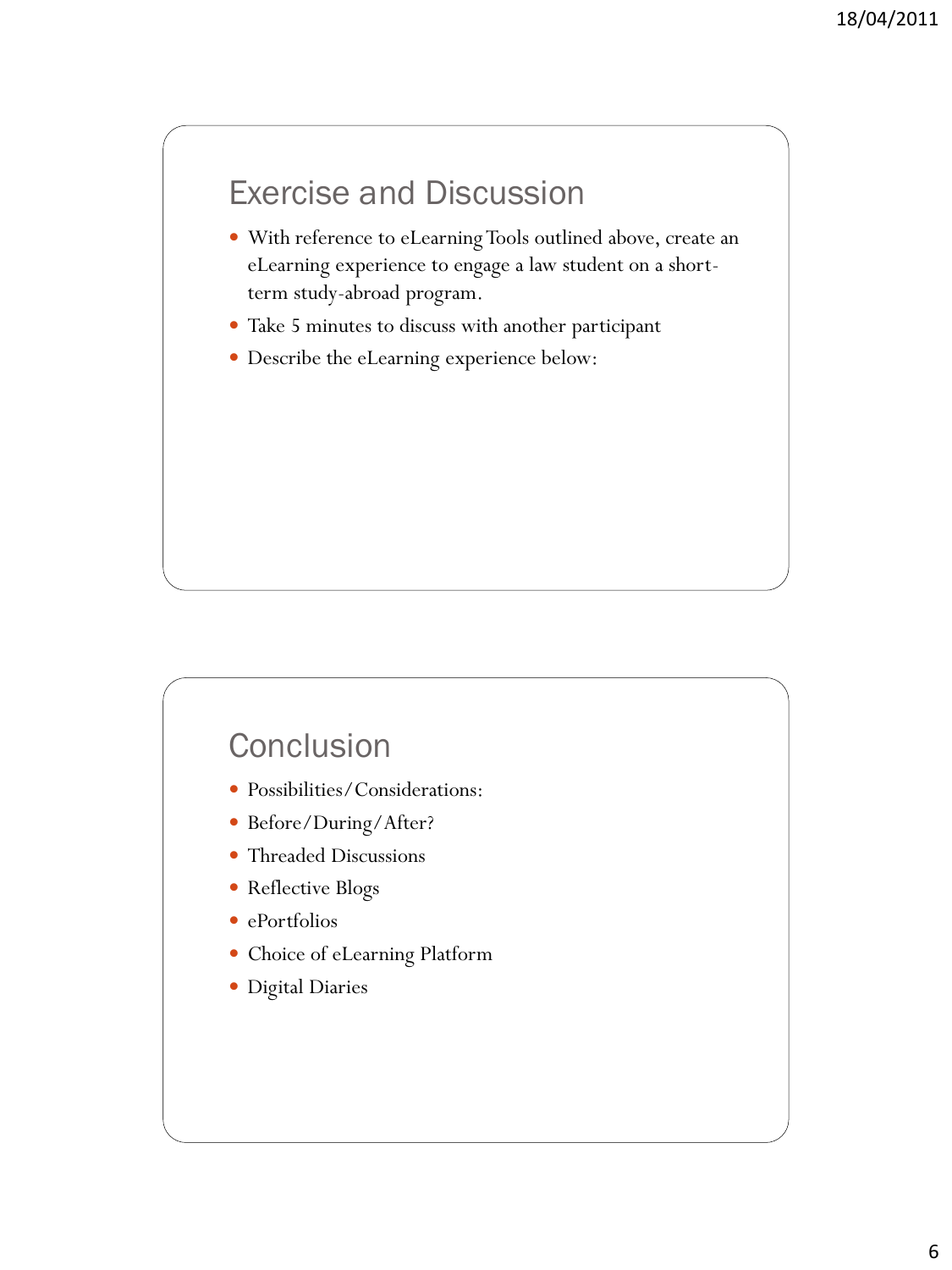### **References**

Dalsgaard, C. (February 2005). Pedagogical quality in e-learning: Designing e-learning from a learning theoretical approach. e-learning and education (eleed) journal, 1. Retrieved from<http://eleed.campussource.de/>

Harmon, L. & Kaufman, E. (2007) Innocents Abroad: Reflections on Summer Abroad Law Programs, *Thomas Jefferson Law Review*, 30, pp. 69-172.

Larkin, M. (2008, February 6). Creating Reflection on International Experiences through Appreciative Advising. The Mentor: An Academic Advising Journal. Retrieved December 17, 2010 from <http://www.psu.edu/dus/mentor/080206ml.htm>

Paige, M R. (1993) Trainer Competencies for International and Intercultural Programs. In idem (ed.): Education for the Intercultural Experience. Yarmouth, ME: Intercultural Press.

Sharpe, R. & Oliver, M. (2007). Designing courses for e-learning. In H. Beetham & R. Sharpe (Eds.), Rethinking Pedagogy for a Digital Age (pps 41-51). New York: Routledge.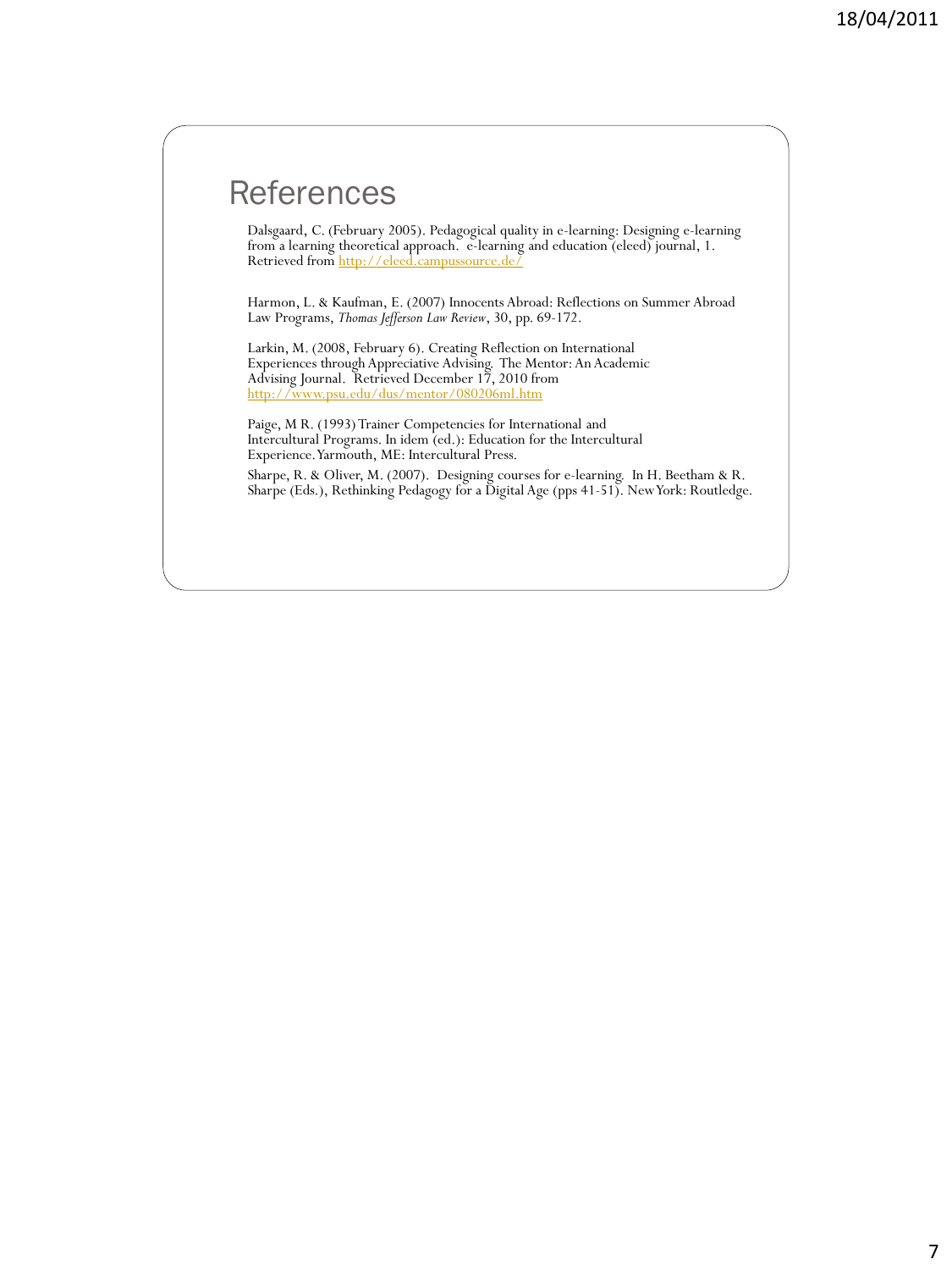# **Student Away K.I.T. - Blog Guide**

**THURSDAY, JANUARY 13, 2011**

### **[What is a Blog?](http://studentawaykit.blogspot.com/2011/01/what-is-blog.html)**

Blog is an abbreviation of 'web log'. A blog can be described as an on-line journal or a webpage with content organised according to date. Within educational institutions blogs are increasingly being used as a tool for reflection as part of an e-Portfolio. Blogs are commonly used as a tool on social networking sites to post information or news. Posted by awaykit at [1:59 PM](http://studentawaykit.blogspot.com/2011/01/what-is-blog.html) [0 comments](http://studentawaykit.blogspot.com/2011/01/what-is-blog.html#comments)

[Email This BlogThis!](http://www.blogger.com/share-post.g?blogID=2866053913372331187&postID=5981689162034701045&target=email) [Share to Twitter Share to Facebook](http://www.blogger.com/share-post.g?blogID=2866053913372331187&postID=5981689162034701045&target=twitter) [Share to Google Buzz](http://www.blogger.com/share-post.g?blogID=2866053913372331187&postID=5981689162034701045&target=buzz) 

### **[Why Use a Blog for Reflection?](http://studentawaykit.blogspot.com/2011/01/why-use-blog-for-reflection.html)**

A blog is a tool that provides a means to record your experiences and reflections over time. Each entry is recorded at a point in time and is listed in chronological order.

The information and reflective writings are stored in one space and can be reviewed at anytime allowing you to look back over your experiences, reflect on your learning and develop critical thinking.

In addition many students will be familiar with the concept and technology of blogs through their own personal social networking.

Posted by awaykit at [1:39 PM](http://studentawaykit.blogspot.com/2011/01/why-use-blog-for-reflection.html) [0 comments](http://studentawaykit.blogspot.com/2011/01/why-use-blog-for-reflection.html#comments) [Email This BlogThis!](http://www.blogger.com/share-post.g?blogID=2866053913372331187&postID=612399619201676774&target=email) [Share to Twitter Share to Facebook](http://www.blogger.com/share-post.g?blogID=2866053913372331187&postID=612399619201676774&target=twitter) [Share to Google Buzz](http://www.blogger.com/share-post.g?blogID=2866053913372331187&postID=612399619201676774&target=buzz) 

### **[Reflective Questions to Ask Yourself](http://studentawaykit.blogspot.com/2011/01/reflective-questions-to-ask-yourself.html)**

It can be difficult to know what to ask yourself when you start reflective practice. The following are example questions you might ask yourself about your work experience on a periodical basis. These are based on Gibbs Reflective Cycle.

Additional information on reflection is provided in the reflection guide:<http://prezi.com/aeyl0qrfxo4n/reflection/>

### Reflective Questions:

#### **Description:**

What did I do? What were the aims? What was the outcome or result?

#### **Feeling:**

How did I feel about the experience/task? What affected my feelings? How did my feelings alter my actions?

#### **Evaluation:**

What was good and what made me think this? What was bad and what made me think this?

#### **Analysis:**

What were the key factors that affected my experience or the outcome? How did my approach affect my experience or the outcome? What needs to be examined for the future?

#### **Conclusion:**

What are the key things that I have learnt? What factors affected the situation? What weaknesses and strengths have been identified?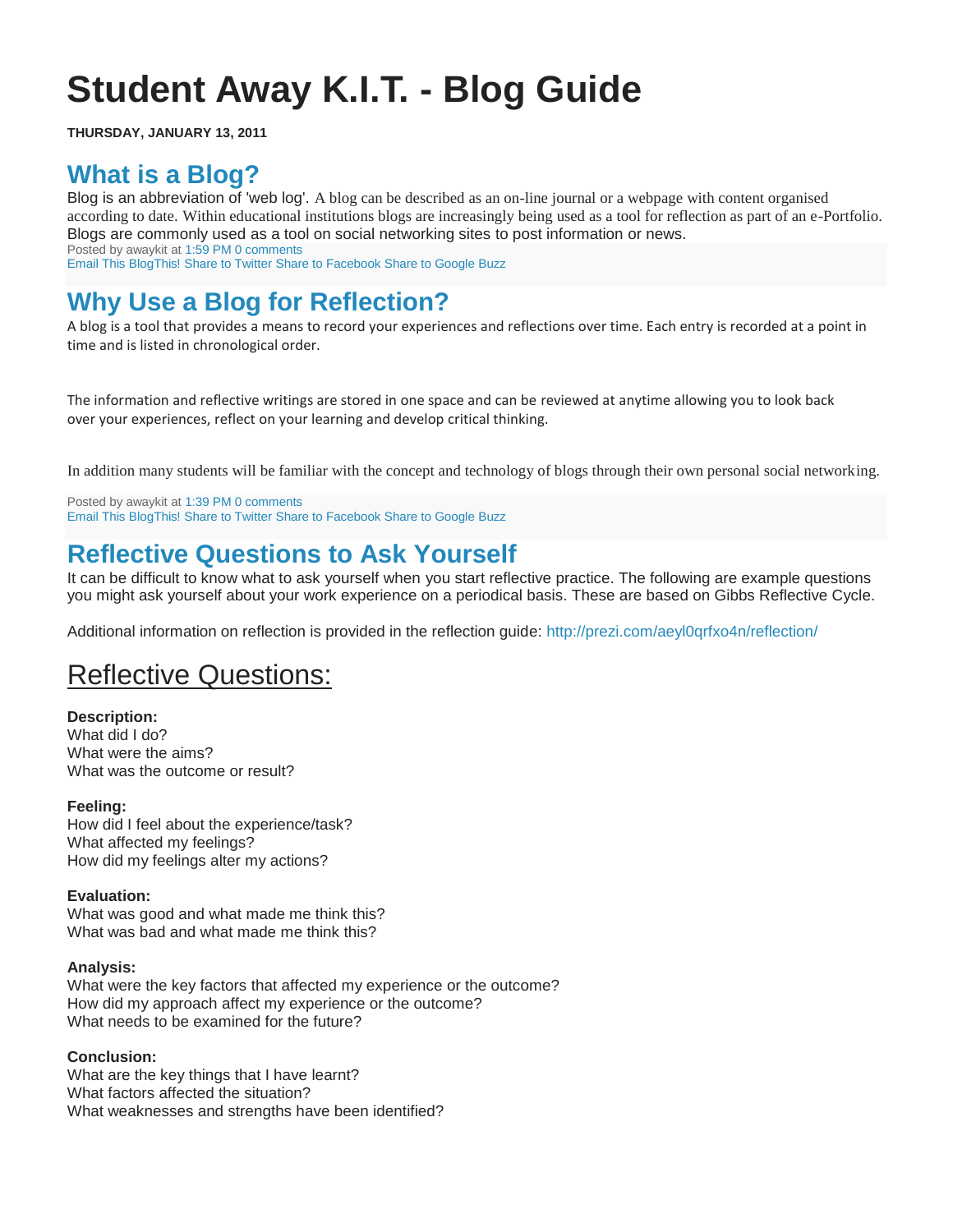#### **Action Plan:**

What would I do (or not do) differently next time? What would I need to implement changes?

These questions are suggestions to guide you through your initial reflections. As you develop your blog and reflective practice during your placement you may continue to ask the same questions or you may need to ask yourself alternative questions as you experience different situations. Posted by awaykit at [1:21 PM](http://studentawaykit.blogspot.com/2011/01/reflective-questions-to-ask-yourself.html) [0 comments](http://studentawaykit.blogspot.com/2011/01/reflective-questions-to-ask-yourself.html#comments) [Email This BlogThis!](http://www.blogger.com/share-post.g?blogID=2866053913372331187&postID=6801716268691041070&target=email) [Share to Twitter Share to Facebook](http://www.blogger.com/share-post.g?blogID=2866053913372331187&postID=6801716268691041070&target=twitter) [Share to Google Buzz](http://www.blogger.com/share-post.g?blogID=2866053913372331187&postID=6801716268691041070&target=buzz) 

### **[TIPS](http://studentawaykit.blogspot.com/2011/01/tips.html)**

- Keep focused
	- o To the work placement
- Clear and concise writing
	- o Check spelling and grammar
- Review postings
	- o Allows for continual learning
	- o Reflect on past experiences and relate to your current practice or actions
- Maintain professionalism
	- o Can be used as evidence of life-long learning for future employers

Posted by awaykit at [12:30 PM](http://studentawaykit.blogspot.com/2011/01/tips.html) [0 comments](http://studentawaykit.blogspot.com/2011/01/tips.html#comments) [Email This BlogThis!](http://www.blogger.com/share-post.g?blogID=2866053913372331187&postID=2428843868211553184&target=email) [Share to Twitter Share to Facebook](http://www.blogger.com/share-post.g?blogID=2866053913372331187&postID=2428843868211553184&target=twitter) [Share to Google Buzz](http://www.blogger.com/share-post.g?blogID=2866053913372331187&postID=2428843868211553184&target=buzz) 

**SUNDAY, DECEMBER 5, 2010**

### **[Helpful links](http://studentawaykit.blogspot.com/2010/12/helpful-links.html)**

You may be provided with a platform on which to create your blog in the Student Away KIT module however you can also set up a blog for personal use.

There is an abundance of information on the web on how to set up a blog page.

Many are free sites such as:

[www.blogger.com](http://www.blogger.com/) [www.wordpress.org](http://www.wordpress.org/)